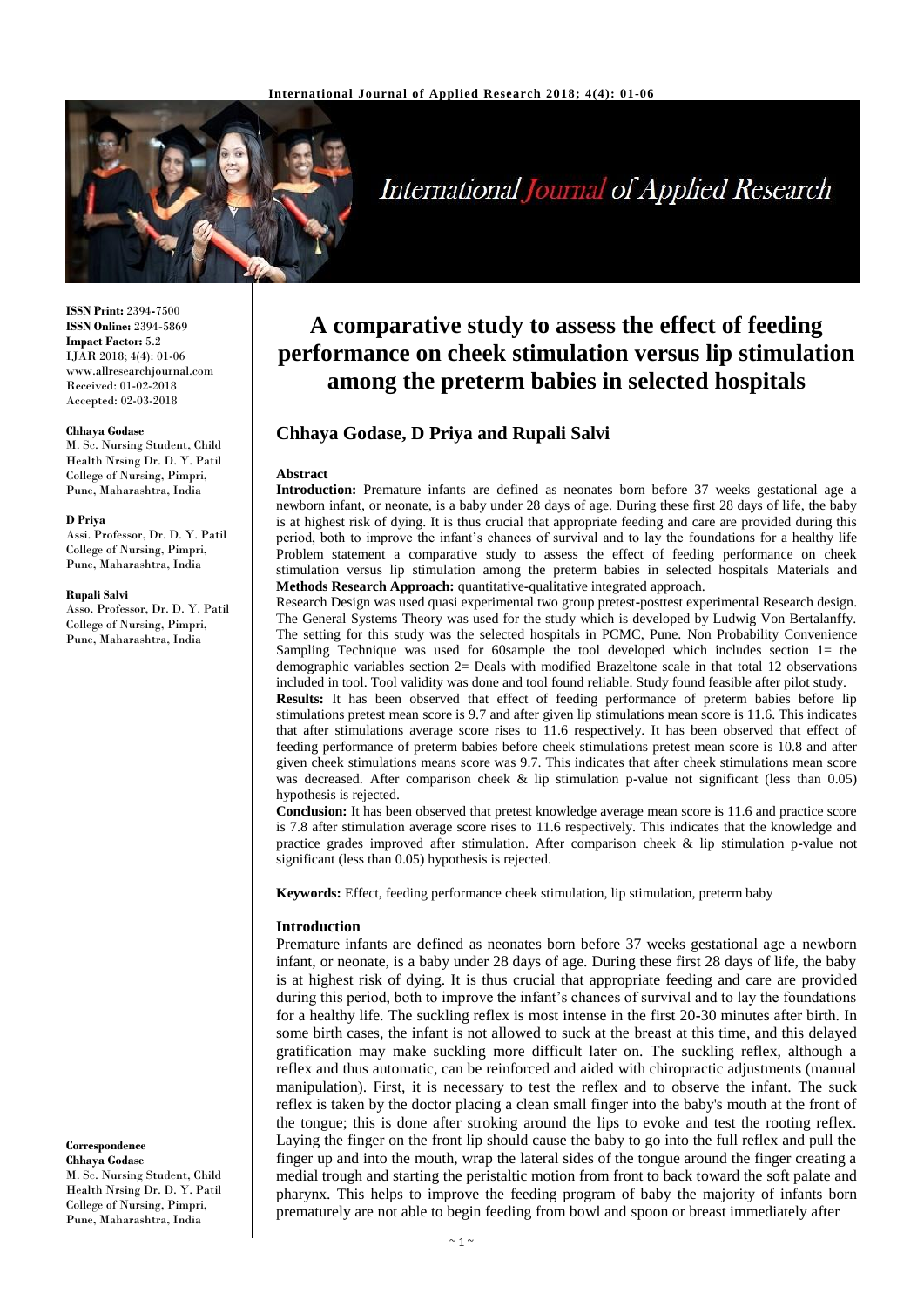birth due to low muscle tone, immature oral**-**motor control, and poor coordination of suck, swallow, and breathing. 1**-**3 Preterm generally need a period of full gavage feeding and then initiate oral feeding between 32 and 37 week of age. However, at this age, preterm infants may be unable to take in all prescribed formula orally for each feeding [5].

One of the limiting factors for early hospital discharge in preterm infants is there inability to feed sufficiently to obtain consistent weight gain. Therefore, feeding difficulty is one of the most significant issues faced by a preterm infants.

## **Methodology**

## **Research Approach**

Quantitative**-**qualitative integrated approach

## **Research Design**

Quasi experimental two group pretest –posttest experimental Research design

## **Variables under study**

#### **Dependent variable**

In this study dependent variable is feeding performance.

## **Independent variable**

In this study independent variable is cheek & lips stimulation.

## **Research Setting**

The setting for this study was the selected hospitals in PCMC, Pune.

## **Population**

The population of the present study conducted in selected hospitals at PCMC, Pune.

#### **Sample**

The sample selected for the present study comprised of preterm baby of NICU from Dr. D. Y. Patil Hospital, Y. C. M Hospital at PCMC, Pune.

## **Sample Selection criteria (Inclusion and Exclusion) Inclusion criteria**

Preterm babies who are admitted in the hospital. Preterm those who born between 32 to 37 weeks of gestation week.

## **Exclusion criteria**

Preterm babies who are critically ill.

## **Sample Size:** 60

## **Sampling technique**

Non Probability Convenience Sampling Technique

## **Development of tool**

Opinions and suggestions were taken from the experts, which helped in determining the important areas to be included.

## **Description of the tool**

It includes three sections:

## **Section I**

This section involves items searching the information on demographic profile of a sample such as age, gender, day of life, gestational age, and weight of the baby.

## **Section II**

Deals with modified Brazel tone scale in that total 12 observations included in tool to A comparative study to assess the effect of feeding performance on cheek stimulation versus lip stimulation among the preterm babies in selected hospitals. Total score is divided as poor (0**-**5), average (6**-**10) and Good (11**-**16)

## **Validity**

The data collection tool was sent to experts along with a scoring sheet for content validity. Tool was sent to 20 experts out of whom, 15 were received back with their valuable suggestions and guidance for the perfection. The validity of the tool was established by experts from the different departments i.e. Paediatric Medicine, Paediatric nursing, stastician. They are suggested need to scoring is important for feeding observation tool. The valuable suggestions from the experts were used to receive a positive direction for the study. Certain items were modified as per their suggestions.

## **Ethical consideration**

- Researcher had obtained approval from appropriate review boards to conduct the study.
- Researcher had taken formal permission from the parents of newborn to conduct study.
- Only the samples who had signed the consent form are included in the study.
- Confidentiality of the data is maintained strictly

## **Reliability**

Reliability for knowledge was assessed using Inter rator method. Cohen's Kappa was found to be 0.85. Hence the tool is found to be reliable for the study.

## **Plan for data collection**

- Ethical committee clearance
- Permission from the authorities of the Hospitals.
- Consent from parents of newborn
- The investigator approached the parents of selected samples, informed them regarding the objectives of the study and obtained their informed consent after assuring the confidentiality of the data.
- The data collection was done among selected sample so fpreterm. Modified Brazel tone scalewas used for observation.
- The duration of the data collection for each sample was 30 to 45 minutes.
- In the Group a feeding performance was observed for first 15 min after that cheek stimulation was done.
- In the Group B feeding performance was observed for first 15 min after that lip stimulation was done.

## **Data analysis and interpretation**

- Items related to the background variables were be analyzed in terms of frequency and percentages.
- Scores was graded in 3 categories i.e. Poor, Average and Good
- Frequency distribution were plotted to represent the final score.
- Mean, standard deviation of the test was computed.
- The findings were documented in tables, graphs and diagrams.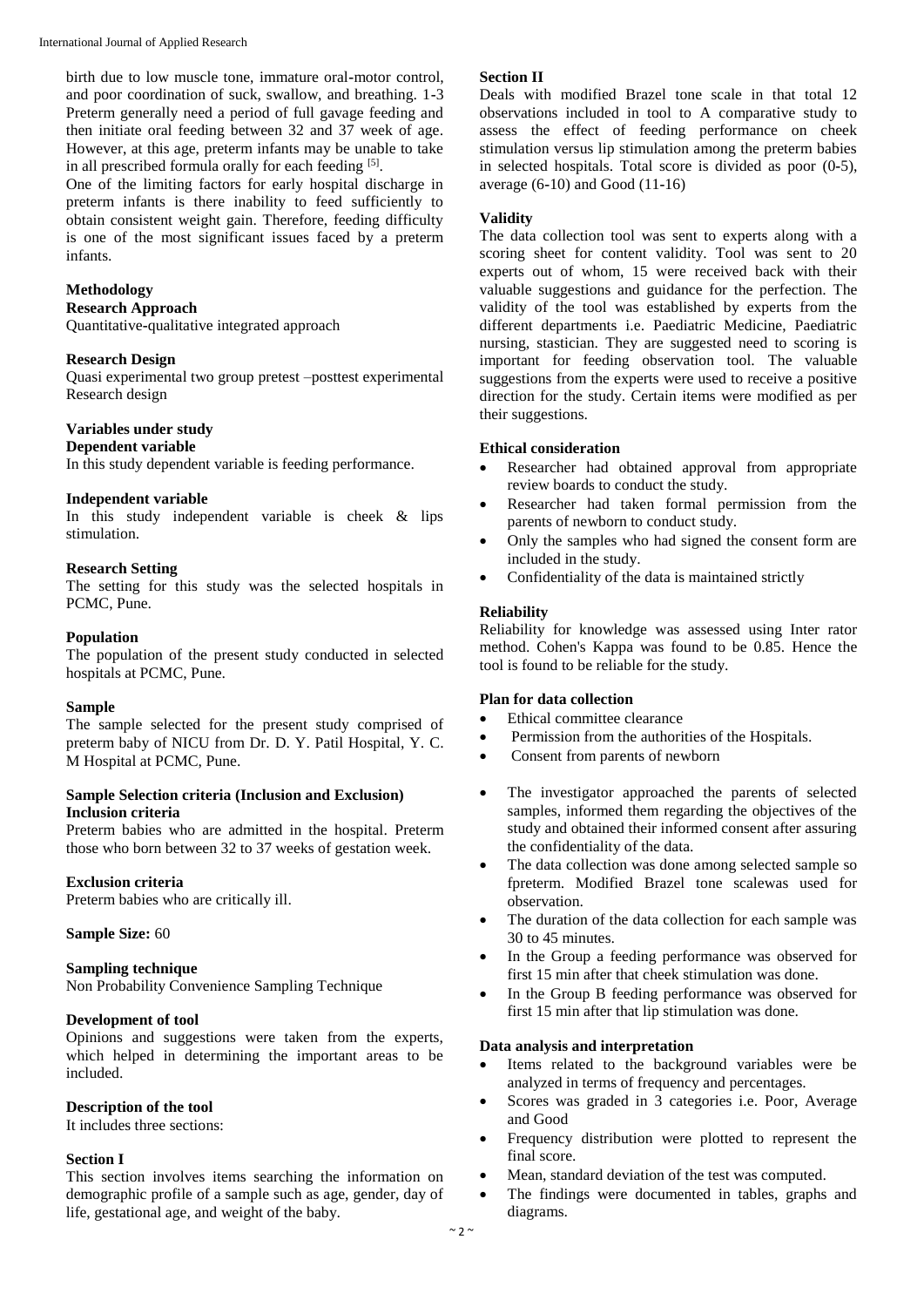## **Pilot study**

After doing pilot study investigator found that it is feasible to carry out actual study. In these study data was done among selected samples of preterm babies.

## **Result**

The major findings of the study were based on the objective of the study.

## **Section I Demographic characteristics**

I have included gestational age, day of life, gender and weight of a baby in Demographic variable.

In lip stimulation group, 43.3% of them had gestational age 32**-**33 weeks, 30% of them had gestational age 34**-**35 weeks and 26.7% of them had gestational age 36**-**37 weeks. In cheek gestational group, 16.7% of them gestational had gestational age 32**-**33 weeks, 56.7% of them had gestational age 34**-**35 weeks and 26.6% of them had gestational age 36**-** 37 weeks.

In Lip stimulation group, 0% of them had 1**-**7 days day of life, 60% of them had 8**-**14 days of life, 20% of them had 15**-**21 days of life and 20% of them had 22**-**28 days of life. In cheek stimulation group, 20% of them had 1**-**7 days of life, 36.7% of t4e3ehem had 8**-**14 days of life, 26.7% of them had 15**-**21 days of life and 16.7% of them had 22**-**28 days of life.

## **Section II: Analysis of data related to the effect of feeding performance of preterm babies, before &after cheek stimulation.**

In pretest, 43.3% of the preterm babies had average feeding performance and 56.7% of them had good feeding performance.

In post**-**test, all of them had good feeding performance. On day fifth, 96.7% of them had average feeding performance and 3.3% of them had good feeding performance.

## **Section III: Analysis of data related to effect of feeding performance of preterm babies, before & after lip stimulation**

In pretest, 70% of the preterm babies had average feeding performance and 30% of them had good feeding performance.

In posttest, effect of feeding performance of preterm babies, after lip stimulation on day fifth, 3.3% of them had average

feeding performance and 96.7% of them had good feeding performance.

## **Section IV: Analysis of data related to association of feeding performance with selected demographic variable. Since**

P**-**value is not significant (less than 0.05), researcher found to have not significant association with feeding performance of preterm babies, so hypothesis rejected

Association of feeding performance with selected demographic variable was assessed using Fisher's Exact Test. The summary of Fisher's Exact Test is tabulated in this research.

After comparing between pre**-**test and post**-**test knowledge and practice score, it was proven that there was increase in effect of feeding performance on cheek stimulation and lip stimulation in preterm. Thus it can be concluded that oral stimulation is proved to be effective in effect of feeding performance on cheek stimulation and lip stimulation in Preterm's.

## **Comparison of Effect of feeding performance of preterm babies, before & after lip s stimulation vs cheek stimulation**



**Fig 5:** the line graph showing association of lip s stimulation vs cheek stimulation

## **Description of samples (babies) based on their personal characteristics**

| Demographic variable      | Lips stimulation     |                    | <b>Cheek stimulation</b> |                    |
|---------------------------|----------------------|--------------------|--------------------------|--------------------|
|                           | <b>Frequency</b> (f) | Percentage $(\% )$ | <b>Frequency</b> (f)     | Percentage $(\% )$ |
| <b>Gestational age</b>    |                      |                    |                          |                    |
| 32-33 weeks               | 13                   | 43.3               | 5                        | 16.7               |
| 34-35 weeks               | 9                    | 30.0               | 17                       | 56.7               |
| 36-37 week                | 8                    | 32.1               | 8                        | 26.6               |
| Day of life               |                      |                    |                          |                    |
| $1 - 7day$                | $\Omega$             | 0.0                | 6                        | 20.0               |
| 8-14day                   | 18                   | 60.0               | 11                       | 36.7               |
| $15-21day$                | 6                    | 20.0               | 8                        | 26.7               |
| 22-28 day                 | 6                    | 30.0               | 5                        | 16.6.              |
| Gender                    |                      |                    |                          |                    |
| Male                      | 16                   | 53.3               | 17                       | 56.7               |
| Female                    | 14                   | 46.7               | 13                       | 43.3               |
| Weight of a baby 1.6-2 kg | 10                   | 33.3               | 21                       | 70.0               |
| $2.1 - 2.5$ kg            | 20                   | 66.7               | 9                        | 30.0               |

**Table 1:** Description of samples (babies) based on their personal characteristics in terms of frequency and percentages N=60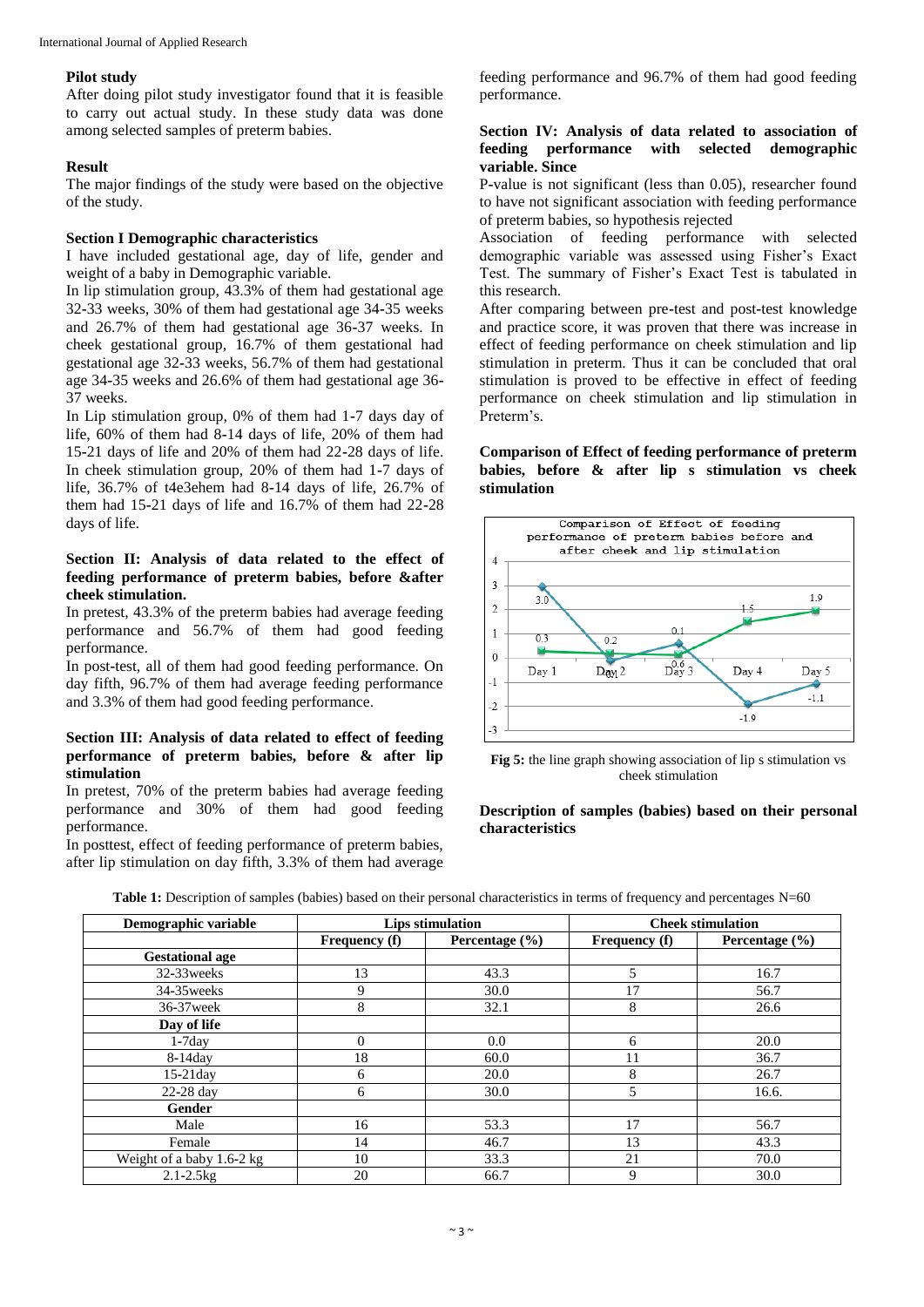## **Conclusion**

It has been observed that pretest knowledge average mean score is 11.6 and practice score is 7.8 after stimulation average score rises to 11.6 respectively. This indicates that the knowledge and practice grades improved after stimulation. After comparison cheek & lip stimulation pvalue not significant (less than 0.05) hypothesis is rejected.

## **Discussion**

This study involved two group pre**-**test and post**-**test designs, non**-**probability convenient sampling technique used to draw samples. The size of the sample was 60 preterm.

A similar study was conducted on Effects of Pre feeding Oral Stimulation on Feeding Performance of Preterm the Objective was to investigate the effects of a pre feeding oral stimulation program on the feeding performance of preterm infants. The Methods a crossover design was used. Nineteen preterm infants who were in the transitional time to full oral feeding served as their own controls. A 5**-**min oral stimulation program was applied to infants prior to feeding in two of 4 feedings on two consecutive days. The Results was There were two significant findings: (1) Compared to the control condition, infants in the intervention condition achieved a greater intake rate in the initial 5 min of the feeding (P=0.021). (2) After receiving oral stimulation, a higher percentage of infants moved to the drowsy or quiet alert state from sleep or restlessness before feeding, both on Day 1 (P=0.016) as well as Day 2 (P=0.016). No significant differences were found in other feeding parameters, feedinginduced physiological changes (peripheral oxygen saturation levels and pulse rate) and Behavioural states between two feeding conditions. The Conclusions was Oral stimulation had a modulating effect on the pre feeding Behavioural states and short**-**lived beneficial effects on the feeding efficiency of preterm infants.

In this study in pre**-**test, 70% of the preterm babies had average feeding performance and 30% of them had good feeding performance. In day first post**-**test, all of them had good feeding performance. In this my study in pretest, 43.3% of the preterm babies had average feeding performance and 56.7% of them had good feeding performance. In post**-**test, all of them had good feeding performance. On day fifth, 96.7% of them had average feeding performance and 3.3% of them had good feeding performance.

## **Limitations**

The study is limited to:

- Care takers who can understand English Marathi Hindi.
- Limited setting and samples.
- Duration of data collection.

## **Recommendations**

Following study can be undertaken in relation to present study.

- A similar study can be replicated by taking larger sample of care givers with different demographic characteristics.
- The study can be undertaken in different settings and different target population such as Parents and family members.
- A case study can be done to assess the effect of feeding performance A Comparative study can be done between the oral stimulation and intraoral stimulation.
- A similar study may be repeated with a control group for more generalization.
- A study can be conducted by using different oral stimulation technique like soother, finger.

## **Acknowledgement**

"Lord, thank you for walking with us through the seasons of our lives. Let us be grateful to the people who make us happy; they are the charming gardeners who make our souls blossom."

It is something beyond one's human ability to put in words one's sincere feeling of gratitude to those whom one owes something.

I am grateful to DR. Mrs Khurshid Jamadar, Principal, Dr. D. Y. Patil College of Nursing, for her continuous guidance and support for the study. I take this opportunity to sincerely express my gratitude, devotion and regard for my esteemed guide Mrs. D. Priya, Asst. Professor, Dr. D. Y. Patil, College of Nursing, Pimpri, Pune; for her continuous guidance, sustained patience, valuable suggestions & timely support from the inception till completion of the study. It was a privilege to be guided by her. I sincerely express my gratitude, devotion & regards for my research coordinator Mrs. Rupali Salvi, Asso. Professor, Dr. D. Y. Patil College of Nursing, Pimpri, Pune, for her continuous guidance, sustained patience, valuable suggestions and timely support from the inception till completion of the study.

I take this opportunity to express my sincere gratitude towards the entire faculty of Dr. D. Y. Patil College of Nursing, Pimpri Pune**-**18, as well as the administrative staff for their support & assistance throughout the study period.

I would like to take this opportunity to thank all experts in the field of Pediatrics as well as faculty of nursing from various institutes for their valuable suggestions & validation of the tool and planned teaching.

I am grateful to Mrs. Archana Rathod for editing the manuscript. I am also grateful to Mrs. Vaishali Chirmade for her valuable guidance in the statistical analysis.

Also express my gratitude to my husband, mother**-**in**-**law, parents & all family members who have been a constant source of inspiration; and help throughout the study, without whose support I could not have completed this study.

Lastly, I would like to thank all the participants who have made this study possible.

My sincere thanks to all my colleagues, friends & wellwishers for their good wishes for this study

Above all I owe my efforts and success to Almighty God for His abiding grace, which has made this possible.

The proverb that 'One can never make it alone', could never be truer than in this situation. I have so many well**-**wishers that I find it impossible to name them all however, deep down in my heart; I shall always remember each and every one of them for their contribution.

## **References**

1. Blencowe H, Cousens S, Oestergaard M, Chou D, Moller AB, Narwal R *et al*. National, regional and worldwide estimates of preterm birth. The Lancet, June Estimates from 2010. Reviewed. 2012, 2016; 379(9832):2162**-**72.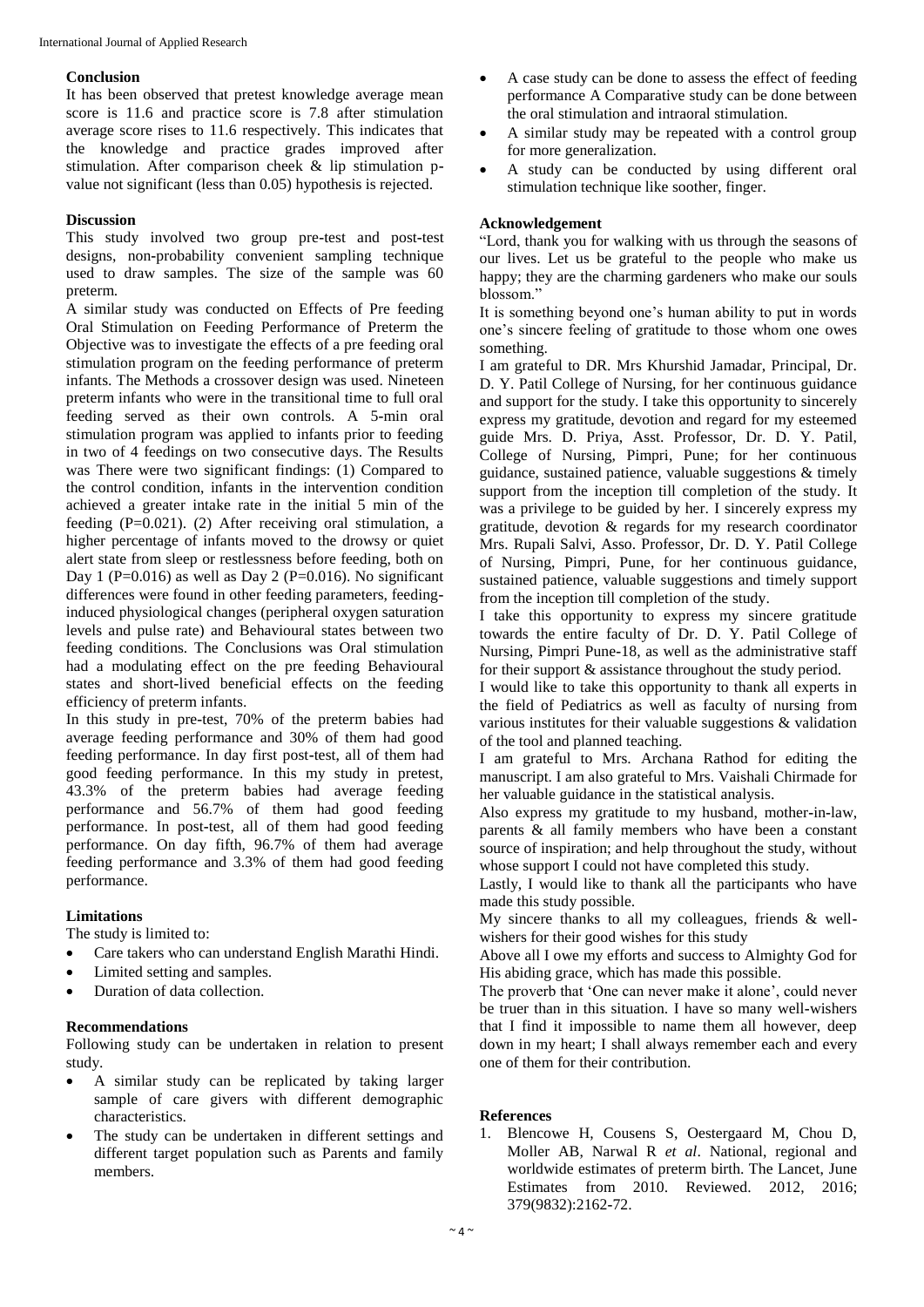- 2. Joyce Miller DC. Assessing the suck reflex to solve feeding difficulties 7 October. 2008: 2:21. http://icpa4kids.org/Wellness**-**Articles/assessing**-**thesuck**-**reflex**-**to**-**solve**-**feeding**-**difficutlties.html
- 3. Bingham PM, Ashikaga T, Abbasid S. J Neonatal Nurse. Relationship of neonatal oral motor assessment scale to feeding performance of premature infants. E pub 2010 Oct 8. 2012; 18(1):30**-**36.
- 4. Lau C, Smith EO, Schanler RJ. Coordination of suckswallow and swallow respiration in preterm infants. Acta Pediatr. 2006; 92:721**-**727.
- 5. Cecilia J Manno. Oral motor intervention for paediatric feeding problem 19. 2017, 2.
- 6. The development of normal feeding and swallowing shows university study of feeding intervention journal of orofacial myology. 2003; 26:2432.
- 7. Libby Cumin P. Oral Motor Skill Difficulties in Children with Down syndrome, Columbia, 5, 6. www.asha.orgwww.disabilitysolutions.org
- 8. Johen Willy, Effect of oral stimulation for oral feeding in preterm in preterm infant the Cochrane collaboration, 2016.

Art no 000972.001/001/1002/1451858.

9. Bertoncelli NG, Cuomo S, Cattani C, Mazzi M, Pugliese E, Coccolini P *et al*. Oral Feeding Competences of Healthy Preterm Infants, 41125 Modena, International Journal of Pediatrics Italy, 2012, 20.

Article ID 896257, P5

http://dx.doi.org/10.1155/2012/896257

- 10. Beth martin. Early oral stimulation for preterm babies 16 august, 2013.
- 11. Premature births rising in India, states lack neonatal care centres: report Nov 17 PM IST, 2013, 07**-**19.
- 12. Anuradha Mascaren, Premature deliveries. Low birth weight major causes of infant deaths: Maharashtra govt audit in the Indian express Pune June 9. 2016; 8(2):41.
- 13. Suzanne M. Thoyre RN, PHD Catherine S. Shaker MS/CCC**-**SLP, BRS**-**S, Karen F, Pridham RN *et al*. The Early Feeding Skills Assessment for Preterm Infants, 2010; 24(3):7**-**16.
- 14. Suzanne M. Thoyre. The Early Feeding Skills Assessment for Preterm Infants. 2005; 24(3):7**-**16.
- 15. Sandra Fucile. Oral stimulation accelerates the transition from tube to oral feeding in preterm infants\* Article. 2002; 2(269):15.
- 16. Cláudia MD, Moreira Silva, Mitsuru Miyaki, Cristina Ide, Effects of nonnutritive sucking stimulation with gloved finger on feeding transition in very low birth weight premature infants CEFAC. 2014; 16(4):24.
- 17. This journal follows ISO 9001 management standard and licensed under a Creative Commons Attribution 3.0 License Journal of biology agriculture & health care. 2015; 16:224**-**3208.
- 18. Bulletin benefice Bulletinin for mation**-**Institut kurdede Paris, 2005, 6.

www.institutkurde.org/publications/bulletins/pdf/P:246

- 19. Akkut Annand. The journal of paediatric on oral stimulation. 2002; 34:223**-**230.
- 20. Farin Soleimani. Impact of Oral Sensory Motor Stimulation on Feeding Performance, Length of Hospital Stay, and Weight Gain of Preterm Infants in NICU, ran Red Crescent Med J. 2015; 17(7):13515.
- 21. The development of normal feeding and swallowing shows university study of feeding intervention journal of orofacial myology, 26, 2432.
- 22. World Health Day Report, Nursing Journal of India, 2012.
- 23. Abdellha FG, Levine E. Patient care through nursing research. 2nd Ed. New York: MacMillan Publishers, 1979:69**-**70.
- 24. Dr. Elizabeth KE. Nutritional and child development, First edition Paras medical publication, Hydrabad, 2007, 52**-**56.
- 25. Lippincott Williams's. Oxford advanced learner dictionary 6th edition, 2015, 115.
- 26. Christine ammer 8th edition American heritage dictionary, 2003, 24.
- 27. Lippincott Williams & Wilkins. Nurse dictionary, 2008, 84**-**98.
- 28. Miller**-**Keane Marie T. O Toole. Miller**-**Keane Encyclopedia & Dictionary of Medicine, Nursing & Allied Health, 7th Edition, 304.
- 29. Marlow Dorothy. Textbook of pediatric nursing,  $6<sup>th</sup>$ edition, 2011, 1022**-**1026.
- 30. Susasmma Varghese text of pediatric nursing 1st edition publication jaypee brother's medical publishers, 2015, 720.
- 31. Evier A. world**-**leading provider of scientific, technical and medical information products and services, Journal Citation Reports. 2012; 141(2):23**-**26.
- 32. Basavanthappa BT. Nursing theories New Delhi jaypee publication  $2<sup>nd</sup>$  edition, 2007, 308.
- 33. Basavanthappa BT. Nursing theories New Delhi jaypee publication  $2<sup>nd</sup>$  edition, 2007, 370.
- 34. Dr Suresh K Sharma. Nursing Research and Statistics, 1 sted, 2011, Elsevier publication, 365**-**72.
- 35. Fucile S, Gisel E, Lau C. Oral stimulation accelerates the transition from tube to oral feeding in preterm infants. J Pediatr. 2012; 141(2):230**-**6. doi:10.1067/mpd.2002.125731. https://www.ncbi.nlm.nih.gov/pubmed/12183719
- 36. Bu'Lock F, Woolridge MW, Baum JD. Development of co**-**ordination of sucking, swallowing and breathing: ultrasound study of term and preterm infants. Dev Med Child Neurol. 2011; 32(8):669**-**78. https://www.ncbi.nlm.nih.gov/pubmed/2210082
- 37. Schanler RJ, Shulman RJ, Lau C. Feeding strategies for premature infants: beneficial outcomes of feeding fortified human milk versus preterm formula. Pediatrics. 2009; 103(61):1150**-**7. https://www.ncbi.nlm.nih.gov/pubmed/10353922

38. Lessen BS. Effect of the premature infant oral motor intervention on feeding progression and length of stay in preterm infants. Adv Neonatal Care. 2011; 11(2):129**-**39.

https://www.ncbi.nlm.nih.gov/pubmed/21730902

39. Gaebler CP, Hanzlik JR. The effects of a prefeeding stimulation program on preterm infants. Am J Occup Ther. 1996; 50(3):184**-**92.

https://www.ncbi.nlm.nih.gov/pubmed/8822241

40. Hill AS, Kurkowski TB, Garcia J. Oral support measures used in feeding the preterm infant. Nurs Res. 2000; 49(1):2**-**10. https://www.ncbi.nlm.nih.gov/pubmed/10667623